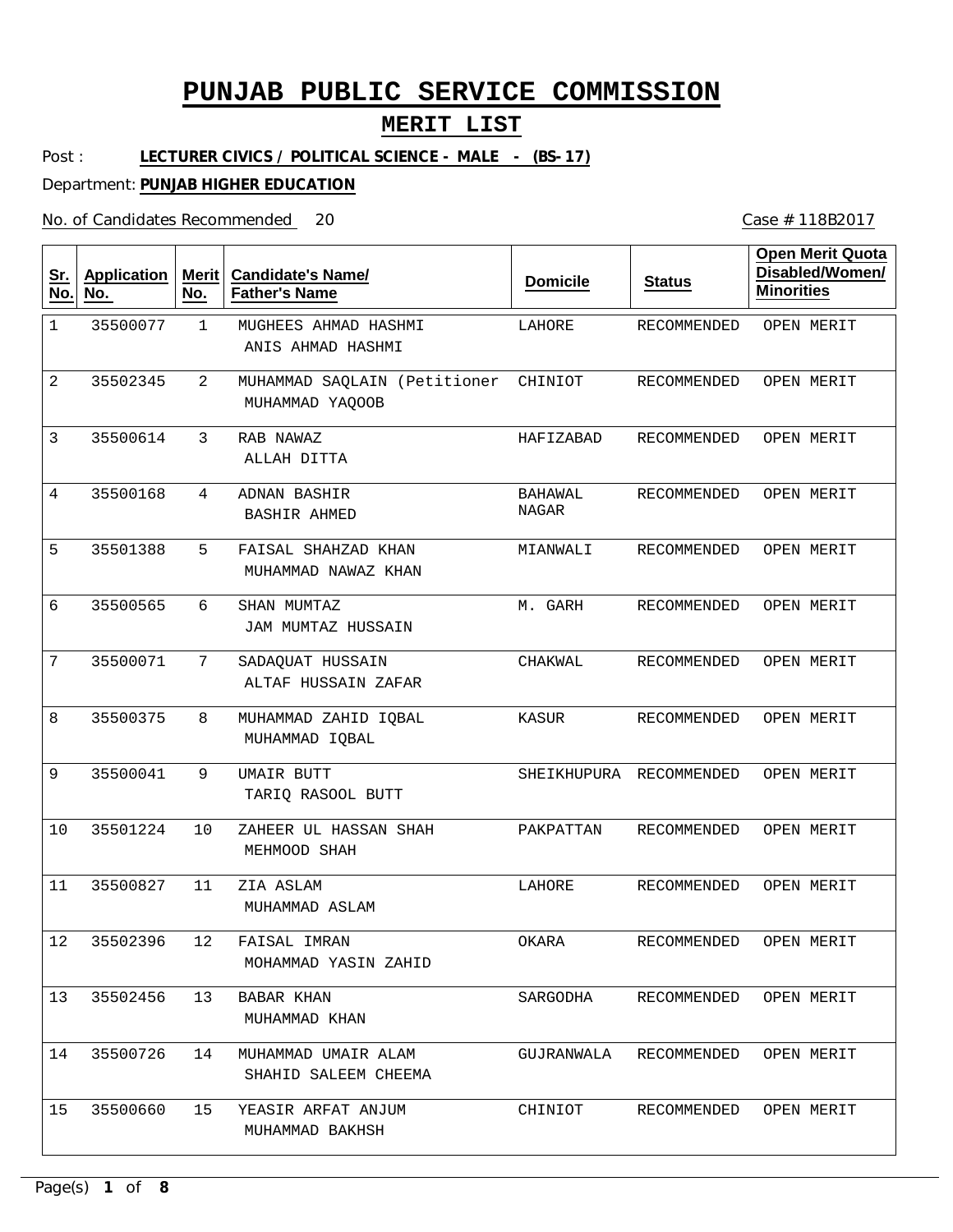### **MERIT LIST**

Post : **LECTURER CIVICS / POLITICAL SCIENCE - MALE - (BS-17)**

Department: **PUNJAB HIGHER EDUCATION**

No. of Candidates Recommended

| <u>Sr.</u><br>No. | <b>Application</b><br>No. | Merit<br>No. | <b>Candidate's Name/</b><br><b>Father's Name</b>                     | <b>Domicile</b> | <b>Status</b> | <b>Open Merit Quota</b><br>Disabled/Women/<br><b>Minorities</b> |
|-------------------|---------------------------|--------------|----------------------------------------------------------------------|-----------------|---------------|-----------------------------------------------------------------|
| 16                | 35500176                  | 16           | MUDASSIR HUSSAIN RIAZ<br>RIAZ HUSSAIN ABBASI                         | RAJANPUR        | RECOMMENDED   | OPEN MERIT                                                      |
| 17                | 35500265                  | 17           | HASEEB<br>IFTIKHAR<br>MUHAMMAD<br>IFTIKHAR HUSSAIN                   | OKARA           | RECOMMENDED   | OPEN MERIT                                                      |
| 18                | 35502748                  | 18           | MUHAMMAD<br>WAJID<br>MUHAMMAD HANIF                                  | MULTAN          | RECOMMENDED   | OPEN MERIT                                                      |
| 19                | 35501114                  | 45           | (Selected<br>DIN AHMAD<br>FASEEH<br>UD<br>DIN MAHMOOD<br>NASIR<br>UD | HAFIZABAD       | RECOMMENDED   | DISABLED<br><b>OUOTA</b>                                        |
| 20                | 35500885                  | 88           | GEORGE<br>(Selected agai<br>SAMSOON<br>GEORGE MASIH                  | SIALKOT         | RECOMMENDED   | MINORITY<br>QUOTA                                               |

|   | Following Candidate(s) Could Not Come In the Orbit of Selection |    |                                               |            |  |                 |  |
|---|-----------------------------------------------------------------|----|-----------------------------------------------|------------|--|-----------------|--|
| 1 | 35500753                                                        | 19 | ALMAS SABEEH SAQIB<br>MUHAMMAD SIDDIQUE SAQIB | OKARA      |  | NOT RECOMMENDED |  |
| 2 | 35502974                                                        | 20 | MIRZA BILAL HASSAN<br>MIRZA MUSHTAO HUSSAIN   | SARGODHA   |  | NOT RECOMMENDED |  |
| 3 | 35501708                                                        | 21 | ZAHEER NAWAZ<br>MUHAMMAD NAWAZ                | GUJRAT     |  | NOT RECOMMENDED |  |
| 4 | 35501596                                                        | 22 | TAHIR AFZAL<br>MUHAMMAD AFZAL                 | FAISALABAD |  | NOT RECOMMENDED |  |
| 5 | 35501558                                                        | 23 | MUHAMMAD YASIR MANZOOR<br>MANZOOR AHMAD       | PAKPATTAN  |  | NOT RECOMMENDED |  |
| 6 | 35501471                                                        | 24 | ANS AHMAD<br>AHMAD IQBAL                      | SARGODHA   |  | NOT RECOMMENDED |  |
| 7 | 35500455                                                        | 25 | SANA ULLAH<br>MUHAMMAD ASHRAF                 | M.B. Din   |  | NOT RECOMMENDED |  |
| 8 | 35503105                                                        | 26 | ZEESHAN AKBAR<br>CH. MUHAMMAD AKBAR WARRAICH  | GUJRANWALA |  | NOT RECOMMENDED |  |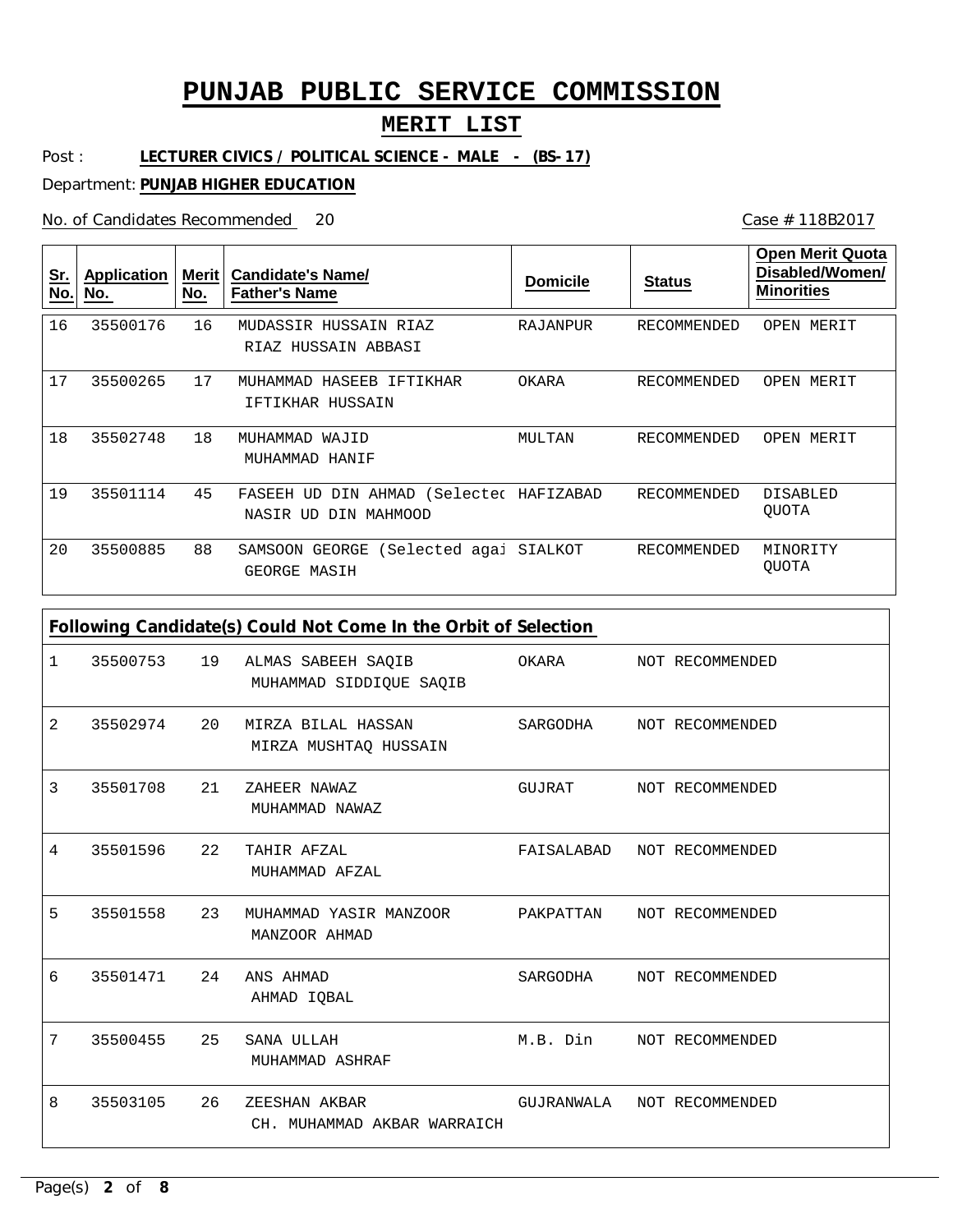### **MERIT LIST**

Case # 118B2017

Post : **LECTURER CIVICS / POLITICAL SCIENCE - MALE - (BS-17)**

Department: **PUNJAB HIGHER EDUCATION**

No. of Candidates Recommended 20

| <u>Sr.</u><br>No. | <b>Application</b><br>No. | Merit  <br>No. | <b>Candidate's Name/</b><br><b>Father's Name</b>            | <b>Domicile</b> | <b>Status</b>   | <b>Open Merit Quota</b><br>Disabled/Women/<br><b>Minorities</b> |
|-------------------|---------------------------|----------------|-------------------------------------------------------------|-----------------|-----------------|-----------------------------------------------------------------|
|                   |                           |                |                                                             |                 |                 |                                                                 |
| 9                 | 35501791                  | 27             | RANA ARSLAN<br>ABDUL RAUF                                   | KASUR           | NOT RECOMMENDED |                                                                 |
| 10                | 35500750                  | 28             | <b>ABDUL WAHEED</b><br>ABDUL SATTAR                         | OKARA           | NOT RECOMMENDED |                                                                 |
| 11                | 35502373                  | 29             | KHURRAM SHAHZAD<br>MUHAMMAD BASHIR                          | LAHORE          | NOT RECOMMENDED |                                                                 |
| 12                | 35502035                  | 30             | ALAMGIR<br>MUHAMMAD MIRZA KHAN                              | CHINIOT         | NOT RECOMMENDED |                                                                 |
| 13                | 35501404                  | 31             | HUSEEB AHMED BAJWA<br>HAJI MUDASSAR IQBAL BAJWA             | SIALKOT         | NOT RECOMMENDED |                                                                 |
| 14                | 35500407                  | 32             | TAIMOOR UMAR<br>UMAR HAYAT                                  | M.B. Din        | NOT RECOMMENDED |                                                                 |
| 15                | 35500149                  | 33             | MUHAMMAD MUZAMMIL RAO<br>ABDUL SATTAR                       | MIANWALI        | NOT RECOMMENDED |                                                                 |
| 16                | 35502205                  | 34             | RIZWAN YOUSAF<br>MUHAMMAD YOUSAF                            | MULTAN          | NOT RECOMMENDED |                                                                 |
| 17                | 35501228                  | 35             | AMIR RAZA LIAQUAT<br>LIAQUAT ALI                            | HAFIZABAD       | NOT RECOMMENDED |                                                                 |
| 18                | 35500187                  |                | 36 MUHAMMAD ABOU BAKAR SIDDIQU JHANG<br>ABDUL MAJEED NADEEM |                 | NOT RECOMMENDED |                                                                 |
| 19                | 35501215                  | 37             | ABDUL GHAFOOR<br>MUHAMMAD RAMZAN                            | M. GARH         | NOT RECOMMENDED |                                                                 |
| 20                | 35501438                  | 38             | GHULAM ABBAS<br>MUHAMMAD HAYAT                              | SARGODHA        | NOT RECOMMENDED |                                                                 |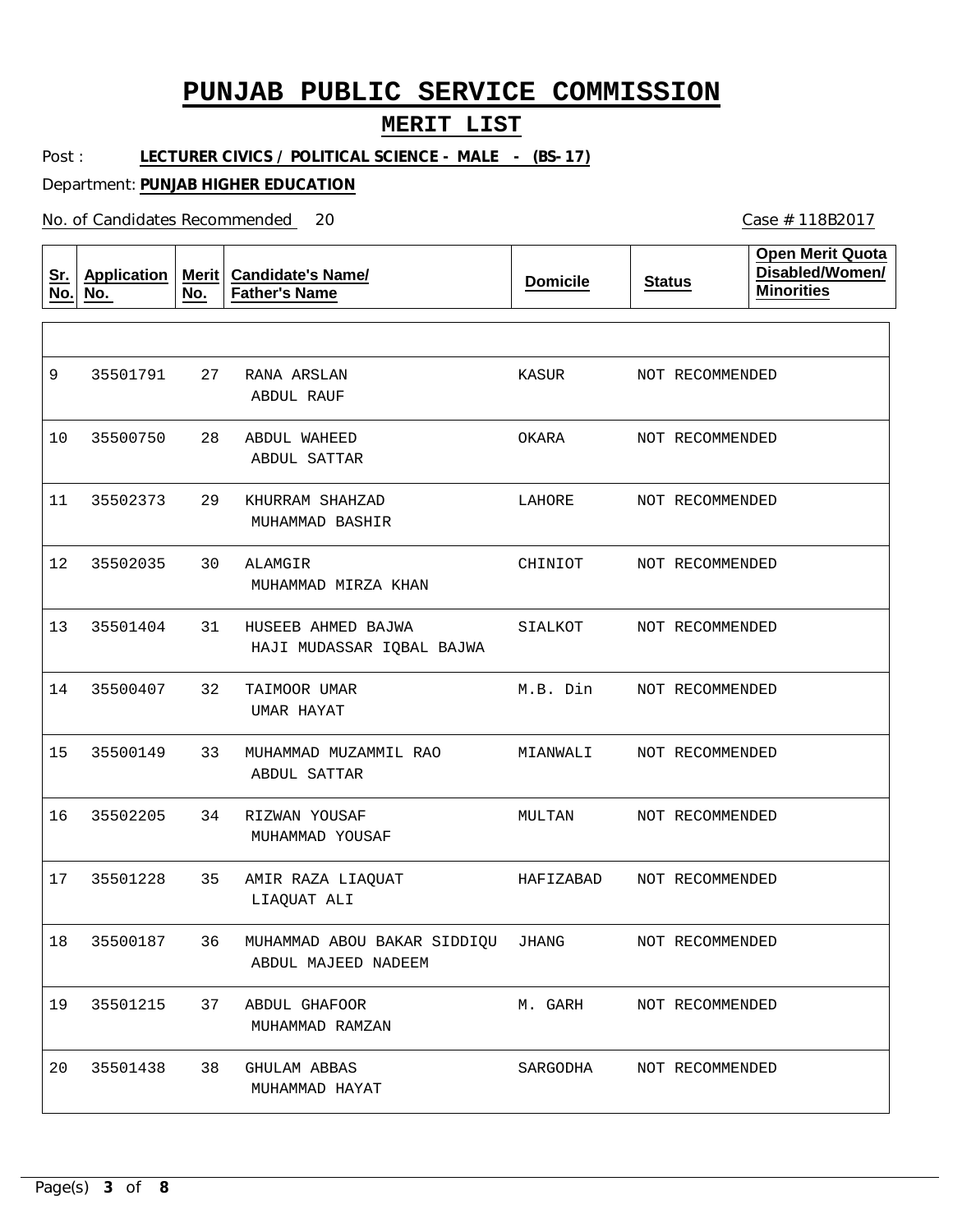### **MERIT LIST**

Post : LECTURER CIVICS / POLITICAL SCIENCE - MALE - (BS-17)

Department: **PUNJAB HIGHER EDUCATION**

No. of Candidates Recommended

| <u>Sr.</u><br>No. | <b>Application</b><br>No. | Merit $ $<br>No. | <b>Candidate's Name/</b><br><b>Father's Name</b> | <b>Domicile</b>  | <b>Status</b>   | <b>Open Merit Quota</b><br>Disabled/Women/<br><b>Minorities</b> |
|-------------------|---------------------------|------------------|--------------------------------------------------|------------------|-----------------|-----------------------------------------------------------------|
|                   |                           |                  |                                                  |                  |                 |                                                                 |
| 21                | 35502038                  | 39               | MUHAMMAD IRFAN<br>MUNEER AHMED                   | BAHAWAL<br>NAGAR | NOT RECOMMENDED |                                                                 |
| 22                | 35500873                  | 40               | SHEERAZ RASOOL<br>GHULAM RASOOL                  | M.B. Din         | NOT RECOMMENDED |                                                                 |
| 23                | 35502012                  | 41               | M.ARSLAN MEHMOOD<br>RAFAQAT ALI                  | T.T. SINGH       | NOT RECOMMENDED |                                                                 |
| 24                | 35501065                  | 42               | MUHAMMAD FARHAN NAWAZ<br>RAB NAWAZ               | ATTOCK           | NOT RECOMMENDED |                                                                 |
| 25                | 35502669                  | 43               | MUHAMMAD SADAF UR REHMAN<br>HAFIZ FAIZ AHMED     | CHINIOT          | NOT RECOMMENDED |                                                                 |
| 26                | 35500158                  | 44               | MUHAMMAD SHOAIB JAMIL<br>JAMIL AHMAD             | NAROWAL          | NOT RECOMMENDED |                                                                 |
| 27                | 35500901                  | 46               | MUHAMMAD SOHAIL<br>MUHAMMAD AFZAL                | SARGODHA         | NOT RECOMMENDED |                                                                 |
| 28                | 35503084                  | 47               | MUHAMMAD SAQIB SHAHZAD<br>MUHAMMAD ANWAR         | SARGODHA         | NOT RECOMMENDED |                                                                 |
| 29                | 35500114                  | 48               | SAJID ABBAS<br>NAZZAR MUHAMMAD                   | JHANG            | NOT RECOMMENDED |                                                                 |
| 30                | 35501042                  | 49               | HAFIZ MUHAMMAD USMAN<br>MIRZA MUHAMMAD ZUBAIR    | NAROWAL          | NOT RECOMMENDED |                                                                 |
| 31                | 35501191                  | 50               | TASADDAQ HUSSAIN<br>MUHAMMAD RAFIQUE             | ATTOCK           | NOT RECOMMENDED |                                                                 |
| 32                | 35501073                  | 51               | MUHAMMAD AZAM<br>MUHAMMAD BABU                   | NAROWAL          | NOT RECOMMENDED |                                                                 |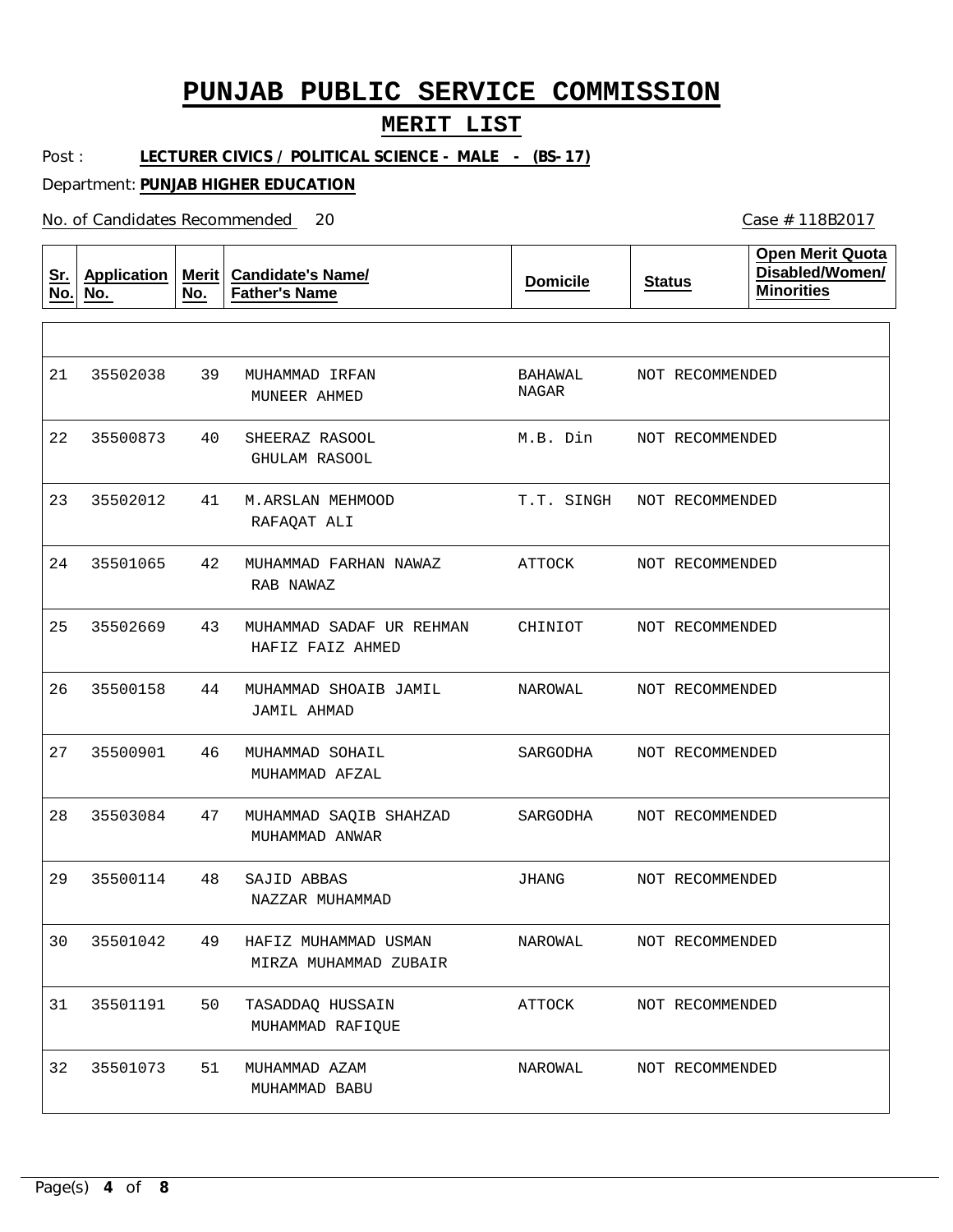### **MERIT LIST**

Case # 118B2017

Post : **LECTURER CIVICS / POLITICAL SCIENCE - MALE - (BS-17)**

Department: **PUNJAB HIGHER EDUCATION**

No. of Candidates Recommended 20

| <u>Sr.</u><br>No. | <b>Application</b><br>No. | Merit $ $<br>No. | <b>Candidate's Name/</b><br><b>Father's Name</b>     | <b>Domicile</b> | <b>Status</b>               | <b>Open Merit Quota</b><br>Disabled/Women/<br><b>Minorities</b> |
|-------------------|---------------------------|------------------|------------------------------------------------------|-----------------|-----------------------------|-----------------------------------------------------------------|
|                   |                           |                  |                                                      |                 |                             |                                                                 |
| 33                | 35501457                  | 52               | ZULQARNAIN SHAH<br>REHMAT ALI SHAH                   | NAROWAL         | NOT RECOMMENDED             |                                                                 |
| 34                | 35502715                  | 53               | ALI JEHANZEB NASAR<br>NASIR IQBAL GONDAL             | SARGODHA        | NOT RECOMMENDED             |                                                                 |
| 35                | 35501945                  | 54               | USMAN RAZA<br><b>ABDUL SATTAR</b>                    | SARGODHA        | NOT RECOMMENDED             |                                                                 |
| 36                | 35501056                  | 55               | <b>IMRAN SAEED</b><br>MUHAMMAD SAEED                 | GUJRANWALA      | NOT RECOMMENDED             |                                                                 |
| 37                | 35502192                  | 56               | QASIM ALI<br>MUHAMMAD YOUSAF                         | HAFIZABAD       | NOT RECOMMENDED             |                                                                 |
| 38                | 35500896                  | 57               | SYED ISRAR HASSAN<br>SYED SAJJAD HUSSAIN             | KHUSHAB         | NOT RECOMMENDED             |                                                                 |
| 39                | 35501239                  | 58               | MUHAMMAD RIZWAN<br>MUHAMMAD IQBAL SAJID              | SARGODHA        | NOT RECOMMENDED             |                                                                 |
| 40                | 35502149                  | 59               | HAFIZ MUHAMMAD WASEEM TAHIR<br>MUHAMMAD HANEEF TAHIR | KASUR           | NOT RECOMMENDED             |                                                                 |
| 41                | 35502164                  | 60               | MUHAMMAD ASIM<br>SHAFQAT RASOOL                      | PAKPATTAN       | NOT RECOMMENDED             |                                                                 |
| 42                | 35502143                  | 61               | EHSAN ELAHI SAEED<br>MUHAMMAD SAEED                  |                 | SHEIKHUPURA NOT RECOMMENDED |                                                                 |
| 43                | 35500941                  | 62               | ABDUR REHMAN HASSAM<br>MUHAMMAD YAQOOB               | KHANEWAL        | NOT RECOMMENDED             |                                                                 |
| 44                | 35500938                  | 63               | MUHAMMAD WAQAS<br>ASGHAR ALI SHAHEED                 | FAISALABAD      | NOT RECOMMENDED             |                                                                 |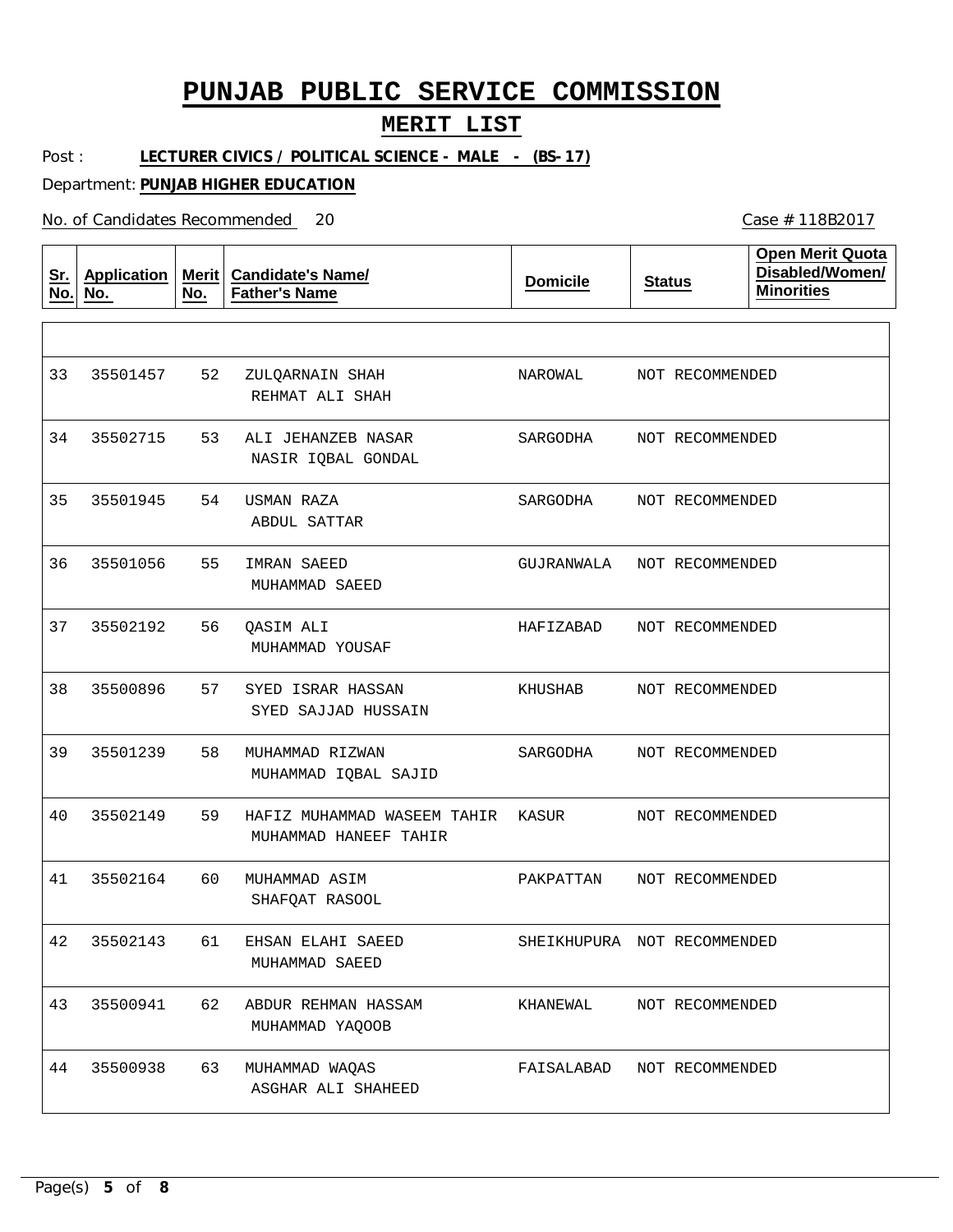### **MERIT LIST**

Post : **LECTURER CIVICS / POLITICAL SCIENCE - MALE - (BS-17)**

Department: **PUNJAB HIGHER EDUCATION**

No. of Candidates Recommended

| <u>Sr.</u><br>No. | <b>Application</b><br>No. | Merit $ $<br>No. | <b>Candidate's Name/</b><br><b>Father's Name</b> | <b>Domicile</b>  | <b>Status</b>   | <b>Open Merit Quota</b><br>Disabled/Women/<br><b>Minorities</b> |
|-------------------|---------------------------|------------------|--------------------------------------------------|------------------|-----------------|-----------------------------------------------------------------|
|                   |                           |                  |                                                  |                  |                 |                                                                 |
| 45                | 35501886                  | 64               | ABAID SHAH<br>MUHAMMAD ZUBAIR                    | PAKPATTAN        | NOT RECOMMENDED |                                                                 |
| 46                | 35500799                  | 65               | MUHAMMAD IMRAN<br>NAZIR AHMED                    | M. GARH          | NOT RECOMMENDED |                                                                 |
| 47                | 35500035                  | 66               | MUZAMIL HUSSAIN<br>MUHAMMAD HUSSAIN              | FAISALABAD       | NOT RECOMMENDED |                                                                 |
| 48                | 35500111                  | 67               | MUHAMMAD ISHTIAQ<br>MUHAMMAD QASIM               | RAJANPUR         | NOT RECOMMENDED |                                                                 |
| 49                | 35501636                  | 68               | FAZAL ABBAS<br>OAMAR FAREED                      | SAHIWAL          | NOT RECOMMENDED |                                                                 |
| 50                | 35500643                  | 69               | SAJID ALI<br>SHOUKAT ALI                         | KASUR            | NOT RECOMMENDED |                                                                 |
| 51                | 35500978                  | 70               | TASLEEM ZIA<br>MUHAMMAD ABBAS                    | FAISALABAD       | NOT RECOMMENDED |                                                                 |
| 52                | 35501062                  | 71               | MUHAMMAD AHMAD<br>KHUDA YAR                      | CHINIOT          | NOT RECOMMENDED |                                                                 |
| 53                | 35501373                  | 72               | KARAMAT ALI<br>ALLAH RAKHA                       | NAROWAL          | NOT RECOMMENDED |                                                                 |
| 54                | 35501812                  | 73               | UMAR FAROOQ<br>MUHAMMAD RAMZAN                   | KHUSHAB          | NOT RECOMMENDED |                                                                 |
| 55                | 35500076                  | 74               | RASHID ALI<br>MUHAMMAD ARSHID                    | NANKANA<br>SAHIB | NOT RECOMMENDED |                                                                 |
| 56                | 35501843                  | 75               | MUHAMMAD SAFDAR<br>MUHAMMAD HANEEF               | MIANWALI         | NOT RECOMMENDED |                                                                 |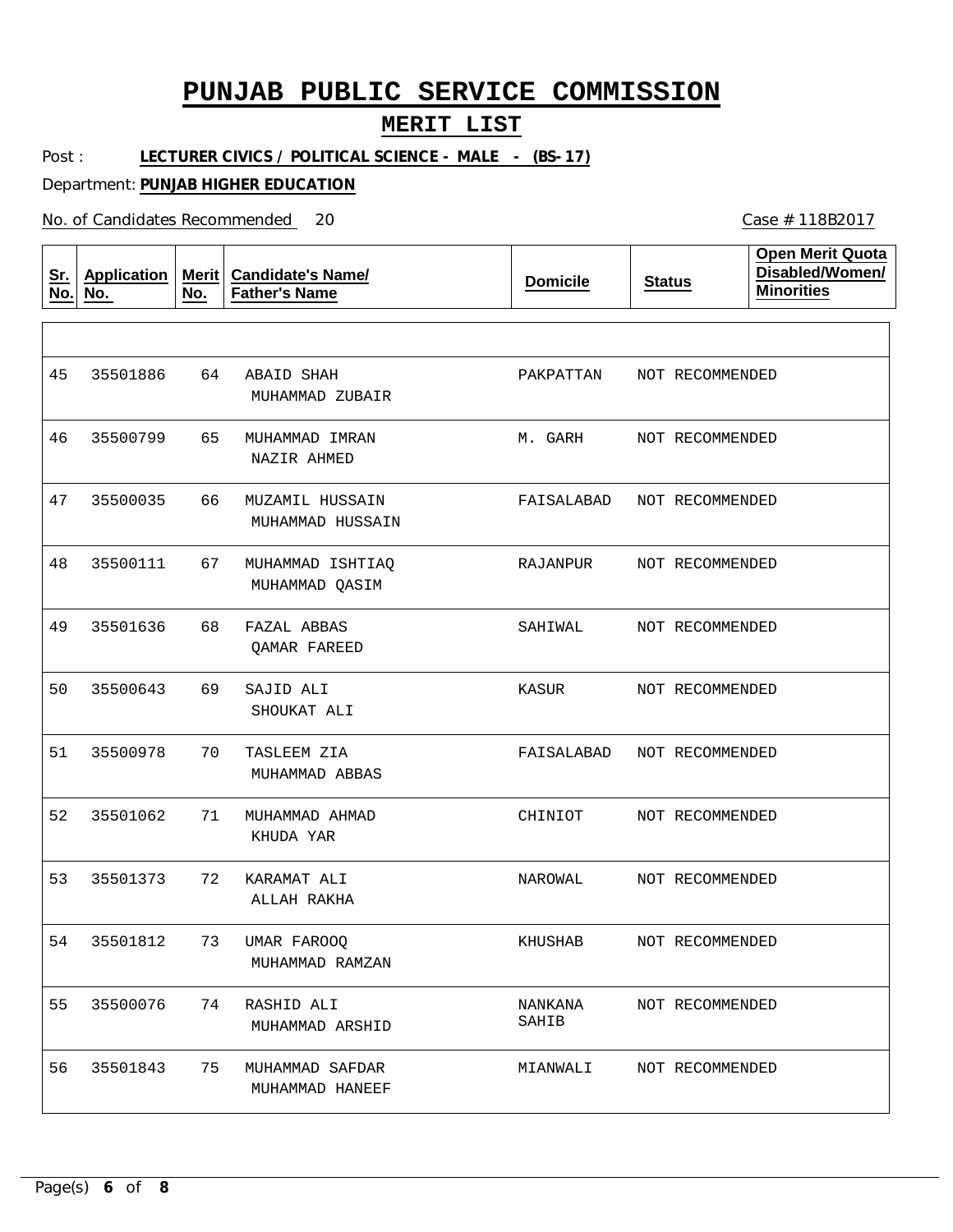#### **MERIT LIST**

Post : **LECTURER CIVICS / POLITICAL SCIENCE - MALE - (BS-17)**

Department: **PUNJAB HIGHER EDUCATION**

No. of Candidates Recommended

**Sr. No. Application No. Merit No. Candidate's Name/ Father's Name Domicile Status Open Merit Quota Disabled/Women/ Minorities** 76 77 MUHAMMAD AMIN 78 79 80 81 82 83 84 85 86 87 MUHAMMAD SALEEM NAWAB FAIZ AHMAD AMER NASEER ZAHEER ABBAS MUHAMMAD AHMAD MUHAMMAD FARHAN SAJJAD ABDUL RAUF MUHAMMAD USMAN MUKHTAR AHMED M.USMAN MUHAMMAD ASIF NAWAB ALI HAFIZ MUHAMMAD ALI KHAN MUHAMMAD RANA NASEER AHMAD SHAHADAT ALI MUHAMMAD SHAREEF MUHAMMAD IQBAL MARTH ABDUL RASHID HAFIZ GHULAM RASOOL MUHAMMAD HAYAT CH.UMAR DARAZ MUHAMMAD ASHRAF 57 58 35501090 59 60 61 62 63 64 65 66 67 68 35500595 35501014 35500358 35502178 35502892 35500055 35502324 35500903 35500019 35501957 35500198 KASUR NANKANA SAHIB FAISALABAD JHANG SAHIWAL OKARA FAISALABAD KASUR JHELUM JHELUM JHANG ATTOCK NOT RECOMMENDED NOT RECOMMENDED NOT RECOMMENDED NOT RECOMMENDED NOT RECOMMENDED NOT RECOMMENDED NOT RECOMMENDED NOT RECOMMENDED NOT RECOMMENDED NOT RECOMMENDED NOT RECOMMENDED NOT RECOMMENDED